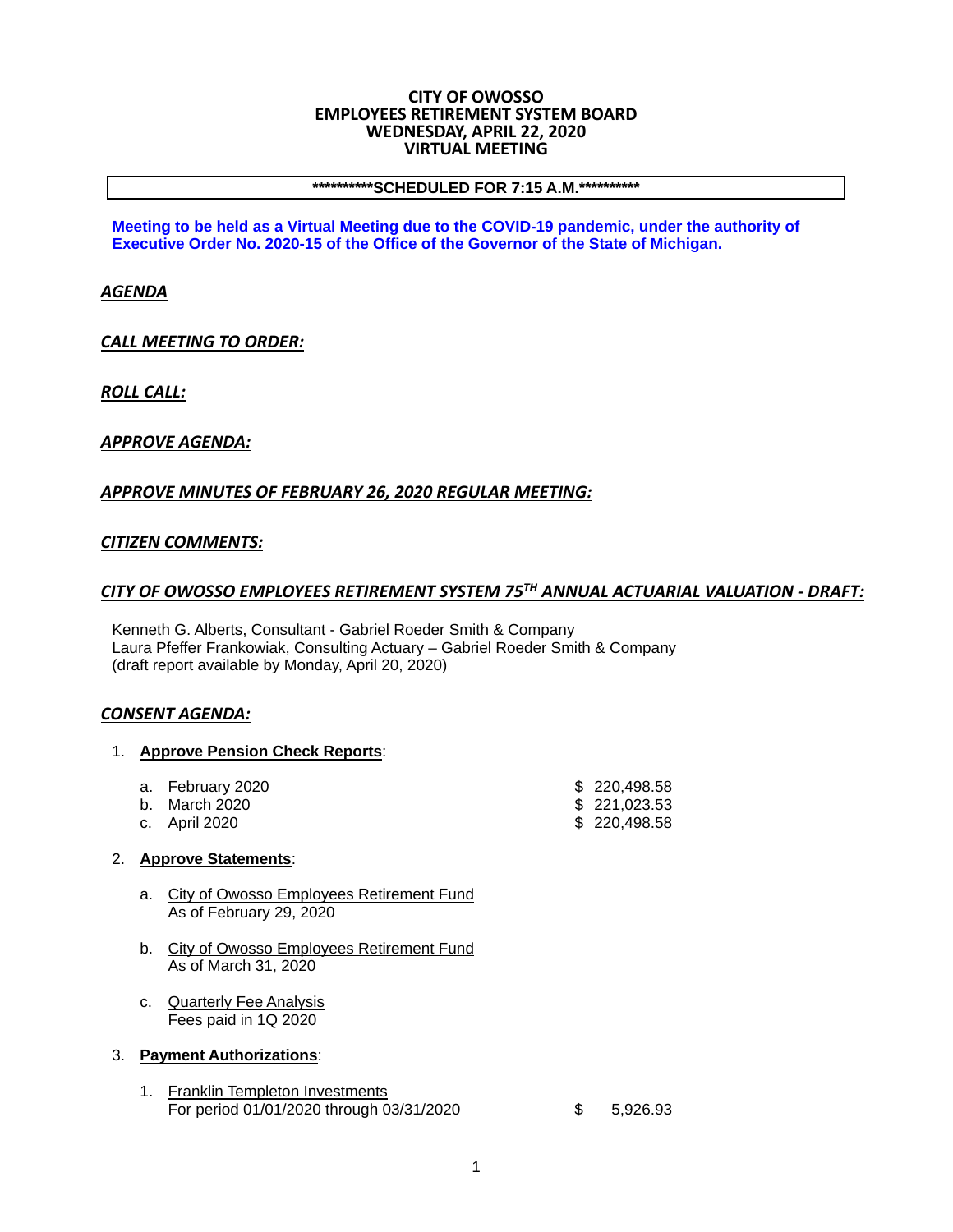|    | 2. Franklin Templeton Investments - SIK, former Fifth Third equities<br>For period 01/01/2020 through 03/31/2020                                                                                                                   |                                                      | S  | 300.00    |
|----|------------------------------------------------------------------------------------------------------------------------------------------------------------------------------------------------------------------------------------|------------------------------------------------------|----|-----------|
|    | 3. Loomis Sayles/Natixis<br>For period 04/01/2020 through 06/30/2020                                                                                                                                                               |                                                      | \$ | 6,367.57  |
|    | 4. Morgan Stanley - Graystone Consulting<br>For period 04/01/2020 through 06/30/2020<br><b>Consulting Fee</b><br>MS UMA Fee                                                                                                        | \$12,382.46<br>\$1,081.58                            | \$ | 13,464.05 |
| 5. | Money Manager Fees - Auto deduction from portfolio<br>For period March & April 2020<br>Mgr Fee - Aristotle<br>\$<br>$\mathbb S$<br>Mgr Fee - Atlanta<br>\$<br>\$<br>Mgr Fee - Causeway<br>Mgr Fee $-$ Cushing<br>Mgr Fee - Harding | 2,532.07<br>893.71<br>1,109.70<br>576.49<br>1,209.82 | \$ | 6,321.79  |
|    | 6. Katherine R. Fagan, City Treasurer<br>Report of Checks Written - February 2020<br>(less pension checks)                                                                                                                         |                                                      | \$ | 30,894.09 |
|    | 7. Katherine R. Fagan, City Treasurer<br>Report of Checks Written - March 2020<br>(less pension checks)                                                                                                                            |                                                      | \$ | 1,048.74  |

#### 4. **Death Acknowledgements:**

None

#### *COMMUNICATIONS:*

o Russell Investments – *2Q 2020 Global Market Outlook*

The following communications were originally emailed to the Board in the month of March:

- 1. Graystone *1% Move, March 2, 2020*
- 2. Graystone *Market Volatility*
- 3. City of Owosso *MERS Meetings*
- 4. Graystone *Market Volatility-Mike Wilson Call*
- *5.* Graystone *March 2020 US Public Policy US Economics Brief*

The following communications, publications and conference announcements are on file with the City Clerk – if you would like to read them, please contact her:

- a. Pensions & Investments: February 24, 2020
- b. Pensions & Investments: March 9, 2020
- c. Pensions & Investments: April 6, 2020 (digital only)

## *OLD BUSINESS:*

1. Liquidation of Former Fifth Third Securities. A report and recommendations from Graystone regarding the future liquidation of the former Fifth Third securities held by the System.